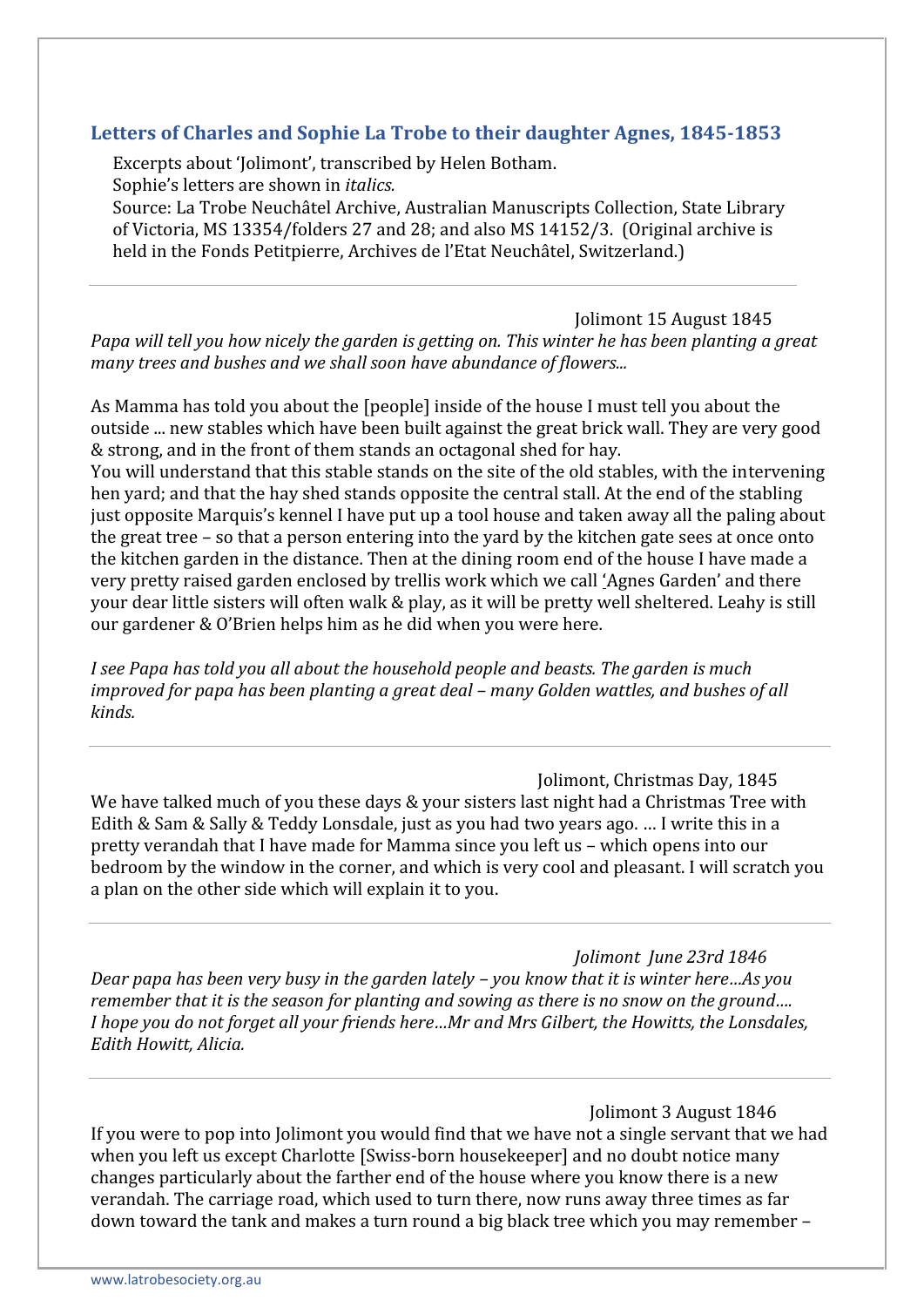and the old road has been formed into pretty beds full of shrubs. What we call 'Agnes Garden' is now very pretty, but it would be difficult to explain to you where it is, without a drawing. [A3 sketch of garden]

# *Government House, Hobart Town, V D Land, 7th December 1846*

*In general we think this country a great deal more beautiful than Port Phillip for we see here a great many hills and mountains and you know I had never seen any since I left Switzerland and it reminded me of my own native land. You know that we have left Charlotte at Jolimont to take care of the house and place and of course Rose is with her always going to school and being I hope a good girl. You had promised to write to Charlotte, she is still expecting a letter. She writes to me that it is very hot weather at Melbourne & that the garden is beginning to suffer from the hot wind. Papa brought [home to Jolimont] cacti from Sydney, among other things a pair of beautiful little green parrots, quite small.*

Govt House Hobart Town - 3 Jany 1847 You will have heard all about our visit to V. Diemen's Land. I think upon the whole that Mama likes the change. Tho' she has all the discomforts of a large, bustling, half-formed establishment ... and although Cecile & Nelly talk a great deal about Jolimont & their return to it, I think they enjoy the nice garden & the gay view of one Bay & Shipping & the fine large spacious verandahs very much. They are very fond of going to hear the Military band play in the public gardens also… This is a very different land from Port Phillip and Mama has been delighted to see the mountains… Tell oncle Louis that I have no time to catch beetles for him… and tell Mr Studer when you see him that I see many beautiful plants but cannot under present circumstances collect them.

*Jolimont Melbourne 4th April 1847 We began to have workmen about the house to make some additions to it but I will let dear papa tell you all about it as he will draw you a picture of it at the same time – it will make the house look quite different to what it does in Mr Gilbert's pictures but nothing is finished yet and till it is we shall be rather uncomfortable… Your brother begins to know your picture very well when we ask 'Where is Agnes' he points to it.*

Jolimont - Melbourne - Port Phillip - 5th July 1847 Mamma will have told you probably that your sisters and Charlie have now taken possession of my first dressing room beyond the little nursery - and that instead of a door into the little green yard there is a fireplace. I think they are very comfortable. My dressing room as it is now I think I have already described to you. It fills up the angle between our bed room & the old nursery so that instead of that end of the house appearing as it does, I think, in Mr Gilbert's picture - in this way… That end of the house is now so. [sketches of Gilbert's painting and the house] Don't you think it much prettier. The opening marked (a) is the termination of the nice broad verandah which now extends the whole length of the cottage and altho' now only filled with cacti & shrubs out of flower, is already very pretty. It is 20 paces long. Two steps ascend into it from the carriage road in front and 2 steps more into the Hall - at the far end, where the little open verandah before the dining room was as you will remember, it opens into the new room which however small, we may call the library, and a very comfortable & pretty room it is.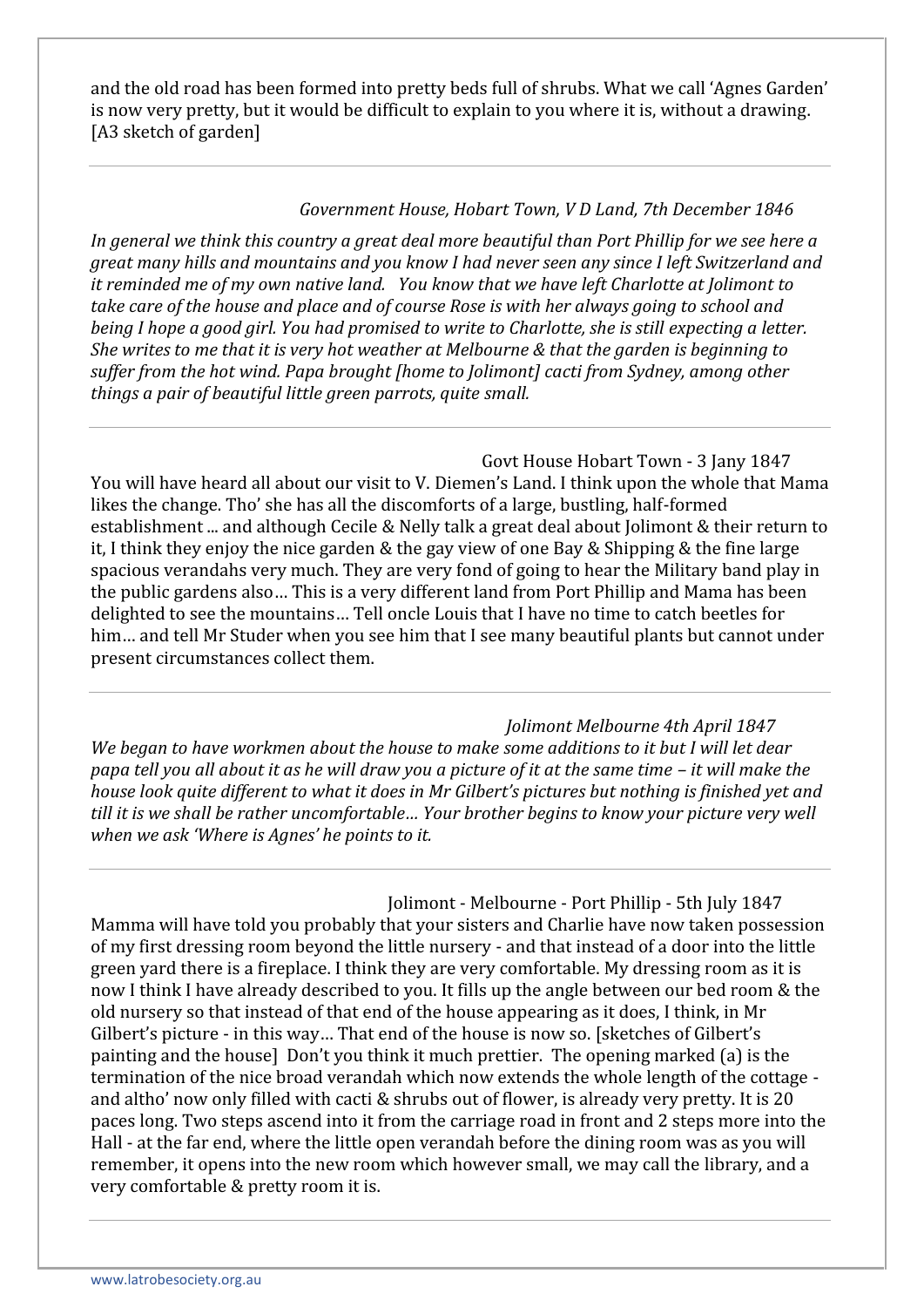Jolimont - Melbourne - Port Phillip - 29th Jany 1848 Jolimont has not had any alterations made to it since I wrote to you last and told you about our new room and verandah. This spring the garden was most beautiful - full of flowers, & the verandah so full of fine geraniums & cactus of various kinds in full flower that everybody said it worth coming to see. But since the hot weather set in all has disappeared. I think the only important addition I have made to my garden is a pretty rockery - for the sake of various rock plants which I got from Sydney & cacti. This has succeeded very well & is ornamental. I can hardly describe to you where it is exactly - but it is not far from your first little garden, do you remember when you were a very little girl you planted it with pea there are a few shady trees & bushes & I have put a seat under them… There you have a picture of it. [sketch of the rockery with children playing].

You will tell uncle Louis Coulon from me that I have now so little time or opportunity for collecting that I fear I shall have but little worth sending this year. Uncle Auguste will however receive probably some Van Diemen's Land fossils, which I collected for him.

### Jolimont Melbourne 1st January 1849

*It is so long since we wrote to you my dearest child that I hardly know how to begin again – there are so many things to tell you, and papa says we must take a large sheet of paper and make a family letter of it, and I thought that I had better begin it today. We think more of you if possible today than on any other day… Your sisters will tell you that we had a Christmas tree on his [little Charley's] birthday, as Christmas Eve was on a Sunday. And we had the 6 Lonsdales and their maman, Mrs Simpson, Mr and Mrs Browne and their three children (you do not know them), Edith Howitt and her little brother about 2 years old. It went off very well, and the little people were very happy and delighted. I must not forget to tell you that Mary Ann [former housekeeper] was there too with her three children. She is going to live at Cape Otway, where her husband [Henry Bayles Ford] has been made lighthouse keeper. She comes often to enquire after you. All the children had an abundance of bon-bons such as they are here. They are very poor, though, compared to Switzerland. …we shall be very glad to have your picture but when will it come? It seems that everything sent to us must remain for months in London before they are forwarded and we cannot at all understand the reason of it. Well, we must have patience but we shall be very thankful when it reaches us.*

*Next week we are expecting Mr and Mrs Bell to come and spend some weeks with us. Now we have got an abundance of room for guests, as we have put up the Heads cottage which you know has two good sized rooms. That which was the little store room is a drawing room, and that which we called the Nursery is the passage.*

Since I last wrote to you we have made new changes at Jolimont, & the pretty cottage which you remember at the Heads is now in the garden. It occupies the corner where I used to have a frame with some seeds and plants – but the whole locality is so much changed that you would scarcely know it. I will scratch you an outline. [detailed plan of the house.] There, there is a puzzle for you – Tell me when you write if you can make it out.

Jolimont –7th May 1849

…and if you could see Jolimont, so green, & with all the splendid chrysanthemums in flower you would say it was a pity to leave home. These flowers grow magnificently in this climate and we have so many varieties, 3 white, 3 yellow, 3 pink, 2 buff and 2 deep red that the garden looks as gay as in summer. While speaking of the garden, I may tell you that your willow which you planted with me at the back near the water casks has grown a fine tree – and this year has retained its leaves the whole summer which it never did before, on account of the hot winds. Your rose tree is also alive. But if you came here I am sure you would have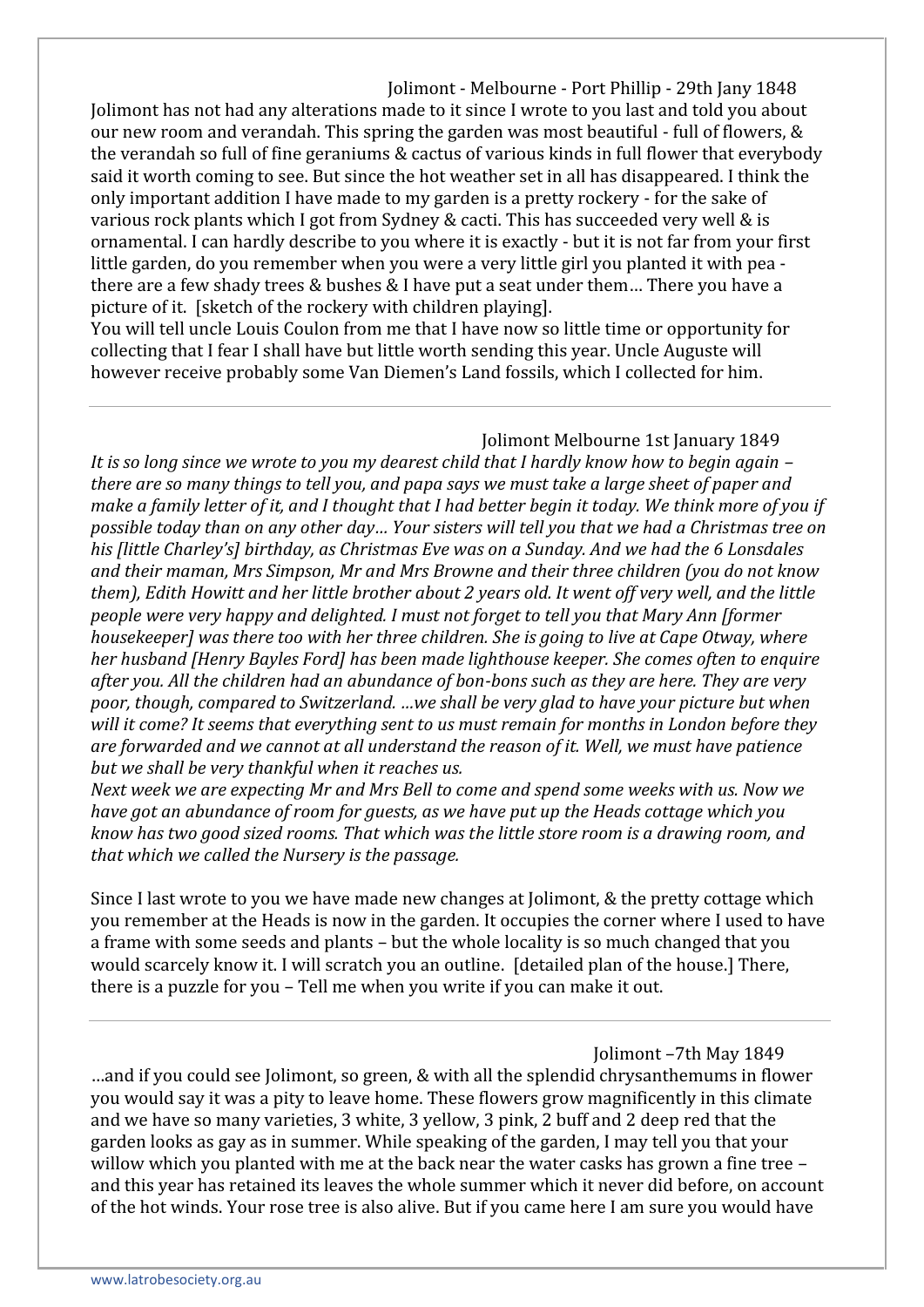some difficulty in knowing the place – it is so changed by the additions made since you went, and the growth of the shrubberies.

*Jolimont Melbourne Port Phillip Australia 4th February 1850 I wish you could see Jolimont now - you would find it very much altered for the better – plants, trees and shrubs have grown so much that it looks quite pretty… We know you never forget the Lonsdales, Mrs Howitt… Edith who has grown quite a young lady – they could find no likeness in your portrait at all. Mrs Lonsdale has had another little baby of whom Papa is Godfather. His name is Rupert La Trobe Howitt. …I want to tell you about Hannah, who went home with you, you know she came back again, with the Bishop and Mrs Perry, and was very desirous to come into my service to be with your sisters and the dear boy.*

Jolimont 10th Sept 1850 I wish we had such a fine stony tower as that of Oberhofen [castle]...in the hot weather. You have no idea how we get baked in the hot winds of summer, for want of good stony walls impervious to heat. In the meantime before the hot weather comes our little Jolimont is beautiful enough in its way, and the garden would be thought pretty anywhere. Your sisters you know take their lessons in the new cottage which was brought from the Heads. That reminds me that if I have not done so I ought to send you a plan or a picture or something to make you more au fait as to our arrangements.

Jolimont 15th December 1850 Jolimont has not undergone any change since last autumn – when mama may have told you we altered & raised the corridor at the back – but still the gradual growth of the shrubberies from season to season always operates some changes in its general aspect and I am sure you would not know it again. Your rose tree is still where you planted it – and your willow also, tho' it has suffered considerably from the water cask into which we found that it had cunningly contrived to introduce it fibrous roots, had to be removed last winter. This is the dead season for the gardens the heat having turned every thing brown, and in fact – with exception of the pinks, of which we have a large & beautiful variety, jessamine & a very few roses – we have now no flowers in the garden. All the fine cactus tribe of which I have a great variety are going out of flower on the rockeries. These ornamental parts of the garden have all been made since you left us. That at the entrance as you drive up to the house is very pretty & covers a considerable space, the highest rocks being 12 or 14 feet above the ground and covered with shrubs & strange plants… The house is so changed that you would be surprised, there is a verandah and where the little verandah used to be there is a room and we have got two nurserys and two rockerys in the garden and every thing [is] changed.

*Your sisters have taken a great deal of the two pages left to me to write to you my dear child. I do not like to let this year come to an end without saying a few words to you. How we wish another year could see us on our way to Europe and that we were permitted to see you once more… and all those we love. Papa speaks to you about your picture which dear Gd.maman has the great kindness to send us. We are pleased with it and the more we look at it the more it recalls to our minds our own dear little Agnes whose face as she was 5 years ago when she left us - I shall never forget. … We shall soon have an opportunity to send you and dear Gd.maman the sketches of you and your sisters and brother by Mrs Stevens - the good old lady who is 76 years old is going back to England once more.*

*Your sisters [and brother]… They are all three very much delighted at the idea of having a tree on Christmas Eve – as yet we are not quite sure that we shall be able to fulfil what we almost*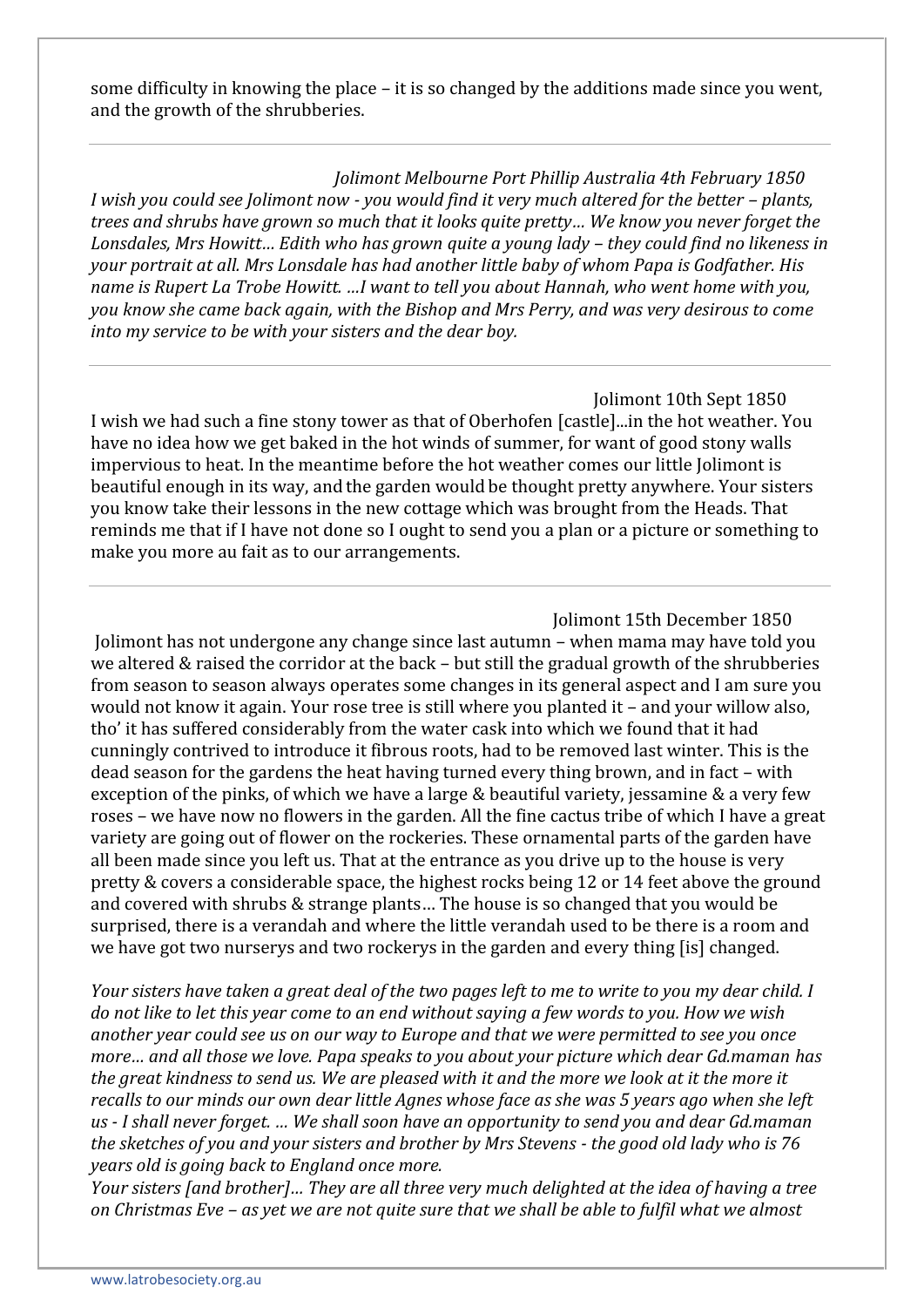*promised - it is very difficult to find a tree of any kind and still – to find a good one and a fir tree as I should wish to have. And just now the weather has been so hot and suffocating that it makes one shrink from the very thought of it. However we will do it if we can do it well in any way.*

*Jolimont Melbourne Victoria Australia 28 February 1851 I must tell you that your dear papa is absent from Jolimont having been obliged to go to SydneyI feel quite lonely and your sisters and brother hardly know what to do without dear papa, even though they do not see much of him at all times, as he is always very much engaged and will be henceforth more than ever. You know we are likely to be separated from you for some years longer – that is to say, if Aunt Rose will consent to keep you and do for you what she has done hitherto – in short be a mother to you. It is very painful, very hard to bear, but we feel that it is the only way to secure to you the advantage of a good education.*

Government House Sydney 8 March 1851 I dare say that before this letter comes into your hand you will have heard from mama that I have been obliged to leave her for a while to attend to business with the governor Sir Charles FitzRoy, prior of the final separation of the Port Phillip District from the older Colony of New South Wales... When you were with us in Sydney in 1839 the present Government House was not built – it is a beautiful gothic structure, quite like a palace, and charmingly situated near the shore of this most beautiful estuary, the shores of which are sprinkled on every side with fine villas & gardens.

*Jolimont Melbourne Victoria Australia August 30th 1851 I will let Papa speak to you about the alterations made in the house and garden. It is not very probable that we will leave Jolimont before a Government House is built – and perhaps it will not be finished in our time – but we do not know at all events, it is not commenced yet – the grounds are not even fenced.*

## *Jolimont 23 January 1852*

*I suppose papa tells you how much those gold discoveries have given him to do – how harassed and worried he feels at times. … For a week towards the end of the year I got very anxious about papa – he had lost his appetite, his sleep, in part – and for a week, or a fortnight we never saw a smile on his face – you know, that is not like him – but thanks be to God – he seems quite himself again, and goes to work with courage, though he is surrounded by difficulties on every side. …Papa sends you a very pretty specimen of gold and quartz. ... all the menservants – they all went to the diggings. The garden suffers much from the want of a gardener and yet we are still pretty well off – as in some families they have lost every one of their servants – males and females! This wretched gold country! …Mrs Gilbert is now living on the other side of the river not far from the botanical gardens.*

Jolimont 28th February 1852

Jolimont is looking very dry & burned up, but still pretty, from the number of trees – but we live in different times, and we are still but indifferently supplied with servants. We have no butler – and only a makeshift gardener – but I hope George may come back to me for some months… George Waghorn the gardener you ought to remember – he was with us before O'Keefe. … Old Marquis the watch dog is still living, and little Pepper which always bit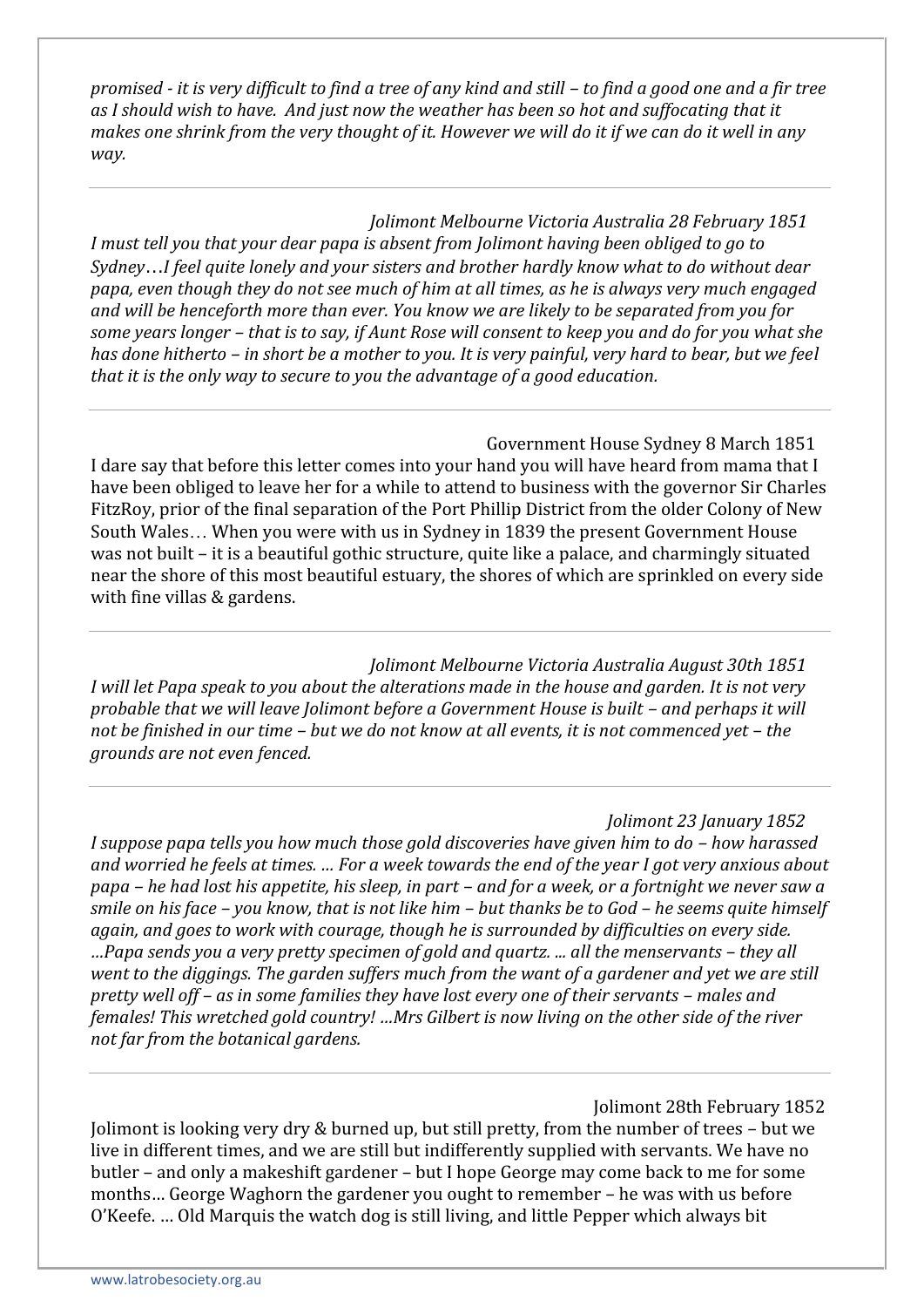[cousin] Adolph's leg and a very noble kangaroo dog, Keera. We have still an old cat Minnie which perhaps you patted as a kitten, and a number of cows, one of which has given you milk – dear child – Else we have no birds or beasts to pat, but plenty of opossums & native cats about or under the house.

Jolimont 12 June 1852 …what pleasure we have had, young and old, in opening the box from Switzerland, which we have within these few days obtained possession of, after 8 weeks delay since the ship arrived in the Port... Oncle Louis I thank for the painting [of Neuchatel] which I admire very much  $\&$ not only find very faithful, but well painted… It hangs in the little verandah drawing room over your picture, which is immediately above Mamma's writing table.

Government Offices, Melbourne, 12th November 1852 It is long since you heard from us – for it is not only the worse season of the year for opportunity but this extraordinary discovery of gold in abundance in Victoria has made the crews of vessels in harbour run off to the mines, - and there are many now lying in Williamstown, which do not know when they can get away. However, a small vessel is going to sail for Singapore so we will take our chance of letting you hear of us by that seemingly round about way.

… I write this early before breakfast … and here is Charlie who generally pays me a visit in my dressing room to plague me with questions when I am busy to get at my tool drawer… Jolimont is very beautiful just at present, so green & full of roses & other flowers… My dressing room window where I write opens onto a little green house at the end of the front verandah – and I have quite a wall of beautiful geraniums before me.

Melbourne, Dec 31st 1852 I cannot let the old year expire & a new one begin without giving you, our dear absent child, some token of remembrance and deep affection. It is an affection which I assure you grows year by year in spite of our separation… I have the further purpose of telling you a piece of good news, which will I am sure take our dear Grandmamma and Tante Rose a little by surprise – that after full consideration it is determined that in a few weeks time dear Mamman and Nelly & Cecile and Charlie and Mlle Beguin [governess] - in fact all with the exception of Papa - sail for Europe… I am sure that the step is the best & proper one for the sake of your dear Maman & for your little sisters & brother under every point of view, and for their kind and faithful teacher, & I may add for you also … As to my own plans…as far as my wishes are consulted my separation from my dear wife & children will not be longer than absolutely necessary. Meanwhile I have plenty to do but shall lead a sad *vie de garcon.*

*Jolimont January 1st 1853*

*Dear Papa has ended the year by writing to you, my dearest Agnes- and I will begin the new one by doing the same – and praying that if it is His will we may meet and see each other before many months are over. I need not tell you dear child that if the joy to see you will be great – the prospect of having to leave your dear papa, on this side of the world, is a very sorrowful and grievous one to me – and if I had been allowed to choose, I would have much preferred waiting for him that we might all meet again together – but it is not to be. What will Charley and his two sisters say when they know that they are to leave this country to go to Europe and see their dear sister Agnes? I think they will only be half pleased at first as they always say they would not like to leave their dear Jolimont and their native country.*